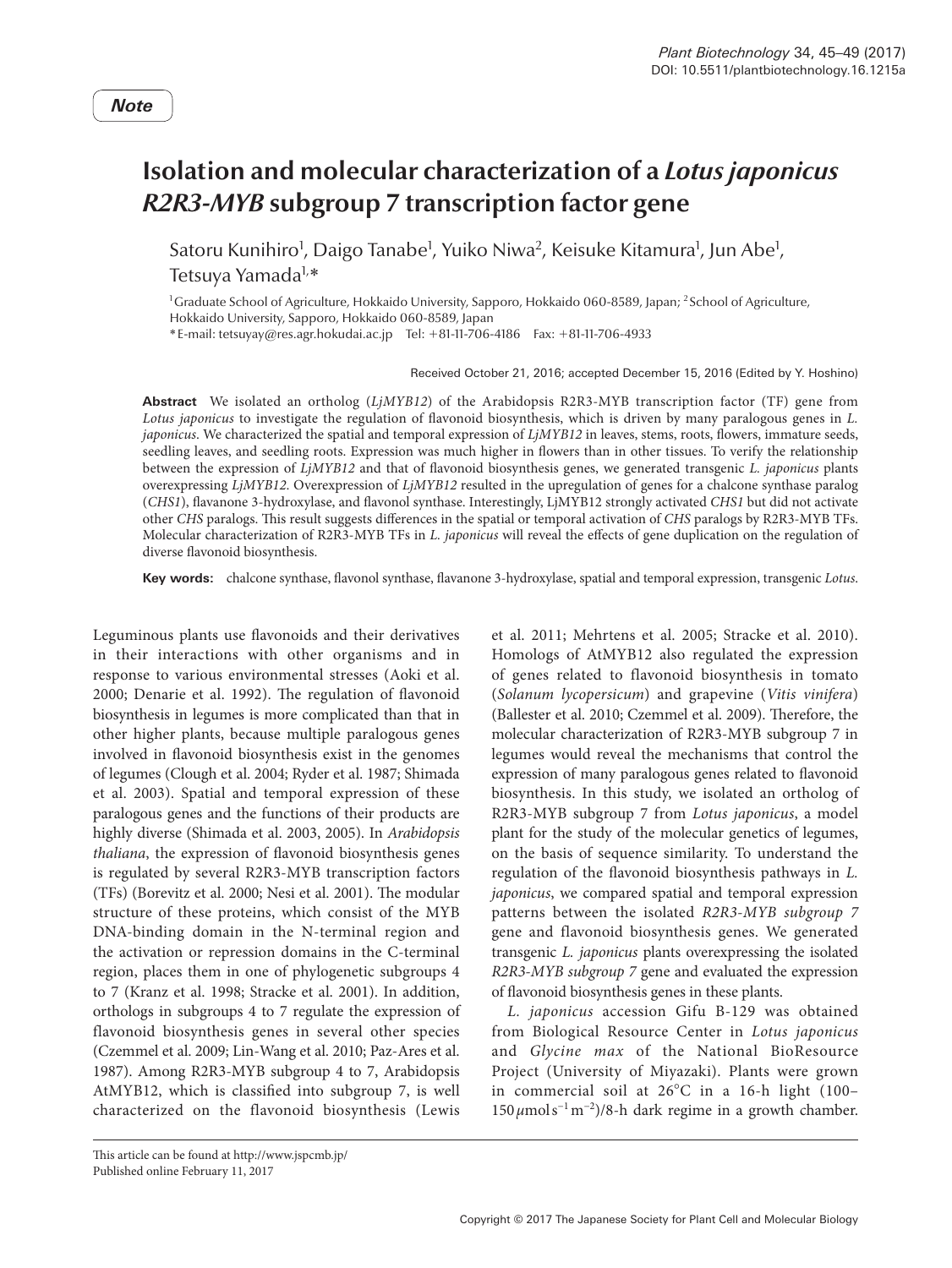Three R2R3-MYB subgroup 7 proteins in Arabidopsis (AtMYB11, AtMYB12, and AtMYB111) contain the R2R3-MYB DNA-binding domain in the N-terminal region and the consensus motif 'GRTxRSxMK' (Kranz et al. 1998). The motif of 'GRTxRSxMK' serves as a characteristic for distinguishing R2R3-MYB subgroup 7 from the other subgroups. In silico EST sequence analysis was used to search EST clones corresponding to R2R3- MYB subgroup 7 in *L. japonicus*. We found one EST clone (CN824947) with the motif conserved in R2R3- MYB subgroup 7 among EST clones of *L. japonicus*. Since the sequence information of the CN824947 clone was partially, the full-length cDNA was synthesized from *L. japonicus*. Total RNA was extracted from plants with Trizol reagent (Life Technologies, USA). First-strand cDNA was synthesized from total RNA (∼1 *µ*g) with oligo(dT) primer and ReverTra Ace reverse transcriptase (Toyobo, Japan). The full-length cDNA for the *R2R3- MYB subgroup 7* gene was synthesized using a 3′-Full RACE Core Set (TaKaRa, Japan) and one specific primer designed on the basis of the sequence information of CN824947 (Supplemental Table). We evaluated the expression levels of *LjMYB12*, 4-coumarate: CoA ligase (*4CL*), cinnamic acid 4-hydroxylase (*C4H*), 3 chalcone isomerases (*CHI1–3*), 5 chalcone synthases (*CHS1*, *2*, *3*, *–L1*, and *–L2*), flavanone 3-hydroxylase (*F3H*), flavonoid 3′-hydroxylase (*F3*′*H*), 2 isoflavone synthases (*IFS1*, *2*), isoflavone reductase (*IFR1*), flavonol synthase (*FLS*), and dihydroflavonol 4-reductase (*DFR*) by qRT-PCR using SYBR Premix ExTaq II (Tli RNaseH Plus; TaKaRa, Japan) and the primers listed in the Supplemental Table. The reaction was performed in a CFX96 Real-Time System (Bio-Rad Laboratories Inc., Japan) under the following conditions: 40 cycles of 95°C for 30 s, 56°C for 30 s and 72°C for 30 s. The plasmid vectors pMDC100-IG and pMDC100-LjMYB12 (Supplemental Figure 1) were constructed by joining the *intron-GUS* reporter gene (Ohta et al. 1990) or the *LjMYB12* gene, respectively, to the cauliflower mosaic virus 35S promoter in the original pMDC100 vector (Curtis and Grossniklaus 2003). Gifu B-129 was transformed and plants were regenerated as described by Stiller et al. (1997) with modifications:

| AtMYB11  | 1:MGRAPCCEKVGIKKGRWTAEEDRTLSDYIQSNGEGSWRSLPKNAGLKRCGKSCRLRWINY          | .60   |
|----------|-------------------------------------------------------------------------|-------|
| AtMYB12  | 1:MGRAPCCEKVGIKRGRWTAEEDQILSNYIQSNGEGSWRSLPKNAGLKRCGKSCRLRWINY          | :60   |
| AtMYB111 | 1: MGRAPCCEKIGLKRGRWTAEEDEILTKYIOTNGEGSWRSLPKKAGLLRCGKSCRLRWINY         | :60   |
| LjMYB12  | 1:MGRAPCCEKVGLKRGRWTAEEDELLTKYIQASGEGSWRSLPKNAGLLRCGKSCRLRWINY          | :60   |
|          |                                                                         |       |
| AtMYB11  | 61: LRSDIKRGNITPEEEDVIVKLHSTLGTRWSTIASNLPGRTDNEIKNYWNSHLSRKLHGYF        | :120  |
| AtMYB12  | 61: LRSDLKRGNITPEEEELVVKLHSTLGNRWSLIAGHLPGRTDNEIKNYWNSHLSRKLHNFI        | :120  |
| AtMYB111 | 61: LRRDLKRGNITSDEEEIIVKLHSLLGNRWSLIATHLPGRTDNEIKNYWNSHLSRKIYAFT        | :120  |
| LjMYB12  | 61: LRGDLKRGNISDEEESLIVKLHASFGNRWSLIASHMPGRTDNEIKNYWNSHLSRKLVYTF        | :120  |
|          |                                                                         |       |
| AtMYB11  | 121:RKPT------VAN--------TVENAPPPP--KRRP-GRTSRSAMKPKFILNPKNHKTPN: 163   |       |
| AtMYB12  | 121:RKPS- ISODVSAVIMTNASS----APPPPOAKRRL-GRTSRSAMKPK-IHRTKTRKT-- : 170  |       |
| AtMYB111 | 121: AVSGDGHNLLVNDVVLKKSCSSSSGAKNNNKTKKKKKGRTSRSSMKKHKOMVTASOCFS-: 179  |       |
| LjMYB12  | 121:RGST--TKSIV-D------------TPP----KRRRCGRTSRWAMKKNKTYSLINNDLQN : 161  |       |
|          |                                                                         |       |
| AtMYB11  | 164: SFKANKSDIVLPTTTIENGEGDKEDALMVLSSSSLSGAEEPGLGPCGYGDDGDCNP---S : 220 |       |
| AtMYB12  | 171:-----KKTSAPPEPNADVAGADK-EALMVESS----GAEAELGRPCDYYGD-DCNKNLMS:219    |       |
| AtMYB111 | 180:QPKELESDFSEGGQN-GNFEGES-----LGPYEWLDGELERLLSSCVWECT--------- : 224  |       |
| LjMYB12  | 162: QNNELEKEDPVARCDVKGSDDILCQEAIN--------VDDDVLSFHEFMDT-------C :205   |       |
|          |                                                                         |       |
| AtMYB11  | 221: INGDDGALCLNDDIFDSCFLLDDSHAVHVSS-------CESNNVKNSEPYGGMS------ : 267 |       |
| AtMYB12  | 220: INGDNGVLTFDDDIID--LLLDESDPGHLYTNTTCGGDGELHNIRDSEGARGFSDTWNQG       | : 277 |
| AtMYB111 | 225:--SEEAVIGVNDEKVCE-SGDNSSCCVNLFE-------EEQGSETKIGHVGIT------ : 267   |       |
| LjMYB12  | 206: LMEPSGDHDV-DEERES-AVMNDGGSEGVRDT-----CSTVDTVVTSRDSOSKS------ : 252 |       |
|          |                                                                         |       |
| AtMYB11  | 268:-----------------VGHKNIETMADDFVDWDFVWREG--QTLWDEKEDLDSVLSRLL :308   |       |
| AtMYB12  | 278: NLDCLLOSCPSVESFLNYDHOVNDASTDEFIDWDCVWOEGSDNNLWHEKENPDSMVSWLL       | :337  |
| AtMYB111 | 268:---------------EVDHDMTVEREREGSFLSSNSNENNDKDWWVGLCN-SSEVGFGV         | :310  |
| LjMYB12  | 253:--------------------ENHKLHNSCSSNSLG----YSSGLDSVMEMNREDESSVLSREQ     | : 291 |
|          |                                                                         |       |
| AtMYB11  | 309: DGEEMESEIRQRDSNDFGEPLDIDEENKMAAWLLS                                | :343  |
| AtMYB12  | 338: DGDD-EATIGNSNCENFGEPLDHDDESALVAWLLS                                | :371  |
| AtMYB111 | 311: DEELLDWEFQGNVTCQSDDLWDLSDIGEITLE---                                | :342  |
| LiMYB12  | 292: NENLLTWLWEDEDWEKDFQIVDPEKHNDMLYWFLS                                | :326  |

Figure 1. Alignment of amino acid sequences of LjMYB12 (Lj1g3v4863050) with Arabidopsis AtMYB11 (AT3G62610), AtMYB12 (AT2G47460), and AtMYB111 (AT5G49330) in R2R3-MYB subgroup 7 by CLUSTALW. Shaded sequences, conserved residues; bold black underline, R2 and R3 MYB DNA-binding domains; bold gray underline, 'GRTxRSxMK' consensus motif of MYB subgroup 7 of Arabidopsis (Kranz et al. 1998).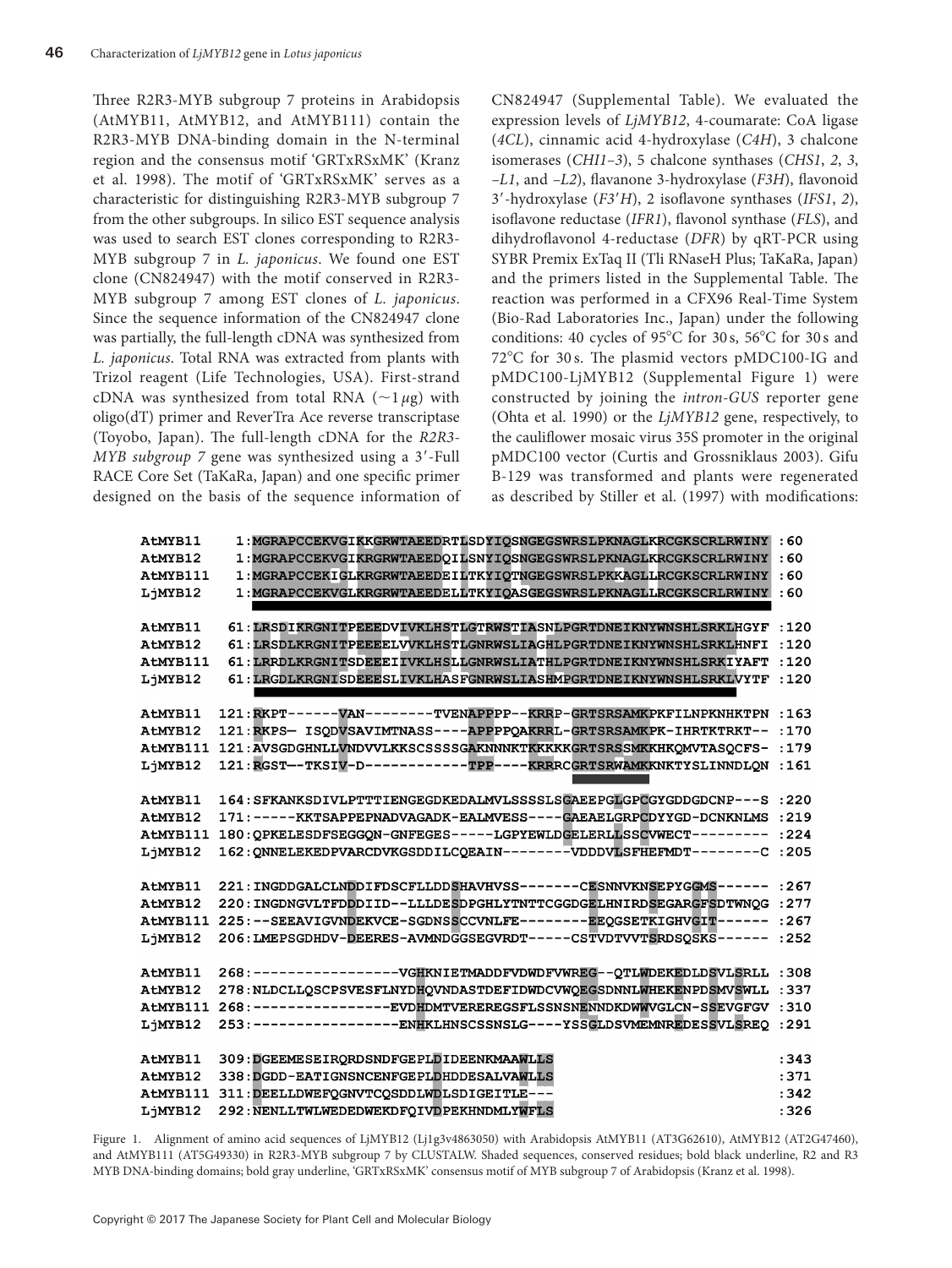*Agrobacterium tumefaciens* (*Rhizobium radiobacter*) strain EHA105 was used for transformation;  $20 \text{ mg} l^{-1}$ acetosyringone was added into the co-cultivation medium; and the concentration of geneticin for transformant selection was changed from 5 to  $10 \,\mathrm{mgl^{-1}}$ in the shoot induction medium. Transgenic plants expressing *LjMYB12* or *intron-GUS* were named 12OX or IG, respectively. Total DNA was isolated from fresh leaves of transgenic plants and analyzed by Southern blotting as described by Yamada et al. (2014). A statistical analysis was performed to evaluate the population variances among all samples. The Student's *t* test or the Welch's *t* test were used to examine whether population means are significantly different from each sample and control. All statistic data was evaluated significantly different from the control when  $p$  values were  $\leq 0.05$ .

The R2R3-MYB subgroup 7 protein in *L. japonicus* was predicted to consist of 326 residues (Figure 1). The protein shared the highest sequence identity (83%) with AtMYB12 in the R2R3-MYB DNA-binding domain and the consensus motif (Figure 1). Therefore, the *R2R3- MYB subgroup 7* gene isolated in present study was designated as *LjMYB12* (AB334529) gene. The nucleotide sequence of *LjMYB12* gene was corresponding to that of one gene ID, Lj1g3v4863050, registered on the database of miyakogusa.jp 3.0 (http://www.kazusa.or.jp/lotus/). Subgroup 7 MYBs of Arabidopsis act additively owing to their differential spatial activity in developing seedlings: AtMYB12 controls flavonol biosynthesis mainly in roots, and AtMYB111 controls it mainly in cotyledons (Stracke et al. 2007). The expression of *LjMYB12* was much higher in flowers than in leaves, stems, roots, immature seeds, seedling leaves, and seedling roots, its expression did not differ between seedling leaves and roots (Figure 2). Thus, the spatial expression of *LjMYB12* differed greatly from that of subgroup 7 MYB in Arabidopsis.

As the expression of *MYB* genes activated by stressors



Figure 2. Expression profile of endogenous *LjMYB12* in Gifu B-129. Leaves, stems, roots, and flowers were collected from 14-week-old plants grown at 26°C under a 16/8-h light/dark regime in a growth chamber. Immature seeds were collected from 18-week-old plants. Seedling leaves and roots were collected at 12 days after sowing. Expression levels were determined by normalizing the PCR threshold cycle number of *LjMYB12* to that of *β-tubulin*. Data are means±SD of three biological replicates.

or inducers such as drought, abscisic acid, sucrose, and ultraviolet light (Abe et al. 1997; Stracke et al. 2010; Teng et al. 2005), we examined the expression profile of *LjMYB12* in leaves and roots of seedlings exposed to strong light, methyl jasmonate, sucrose, or nitrogen deficiency. Strong light downregulated *LjMYB12* in seedling leaves (Figure 3A). This is a novel finding of a stress response of R2R3-MYB subgroup 7 in higher plants. Methyl jasmonate did not change the expression of *LjMYB12* (Figure 3B). Sucrose supply and nitrogen deficiency induced *LjMYB12* (Figure 3C and D). Similarly, in Arabidopsis, sucrose supply and nitrogen deficiency weakly induced *AtMYB12* in seedlings (Kranz et al. 1998). AtMYB12 controls the expression of flavonoid biosynthesis genes such as *CHS*, *CHI*, *F3H*, and *FLS* and the activity of UDP-dependent glycosyltransferase in Arabidopsis (Mehrtens et al. 2005; Stracke et al. 2010). To characterize the spatial and temporal expression of flavonoid biosynthesis genes, we evaluated the expression of 14 genes (*C4H*, *4CL*, *CHS1*, four *CHS*s [*CHS2*, *CHS3*, *CHS–L1*, and *CHS–L2*], *CHI1*, *CHI2*, *CHI3*, *F3H*, *F3*′*H*, *FLS*, *IFS1*, *IFS2*, *IFR1*, and *DFR2*) in leaves, stems, roots, flowers, immature seeds, seedling leaves, and seedling roots of *L. japonicus*. Flowers, which showed the highest expression of



Figure 3. Expression profiles of *LjMYB12* in leaves and roots of Gifu B-129 seedlings exposed to (A) strong light, (B) methyl jasmonate, (C) sucrose, or (D) nitrogen deficiency. □ Control plants: seeds were germinated on basal MS medium containing MS vitamins and 0.3% Gelrite for 4 days in the dark at 26°C, and then grown under continuous light (40–60*µ*mols −1m−2) at 26°C. ■ Treated plants: (A) Seedlings were grown at 26<sup>°</sup>C under continuous light (250–300 μmols<sup>-1</sup> m<sup>-2</sup>) for 24 h. (B) Seedlings were treated with 500 *µ*M methyl jasmonate and 0.1% Triton X-100 for 24h. (C) Seedlings were grown on basal MS medium containing 100 mM sucrose for 7 days. (D) Seedlings were grown on basal MS medium without nitrogen for 7 days. All expression levels were determined by normalizing the PCR threshold cycle number of *LjMYB12* to that of *β-tubulin*. Data are means±SD of three experimental replicates. \*Significantly different at *p*<0.05.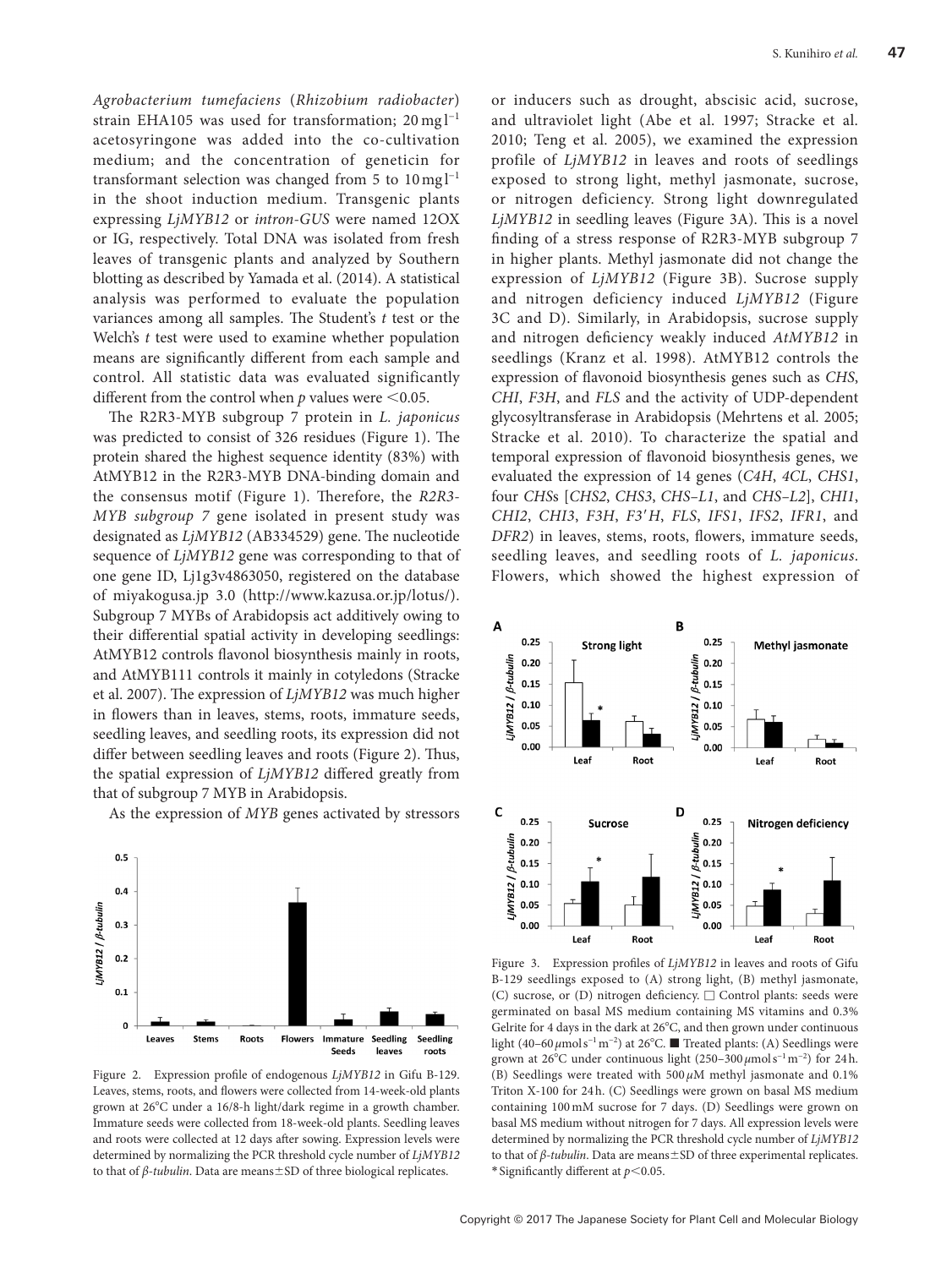

Figure 4. Expression profiles of *LjMYB12*, *CHS1*, *F3H*, and *FLS* in leaves of IG-1 and 12OX-10-2  $T_2$  plants 7 weeks after sowing. Expression levels were determined by normalizing the PCR threshold cycle number of each gene to that of *β-tubulin*. Data are means±SD of three biological replicates. \* Significantly different at *p*<0.05.

*LjMYB12*, showed high expression of *C4H*, *4CL*, *CHS1*, *CHS*s, *CHI2*, *F3H*, *F3*′*H*, *FLS*, and *DFR2* (Supplemental Figure 2). To verify the spatial co-expression of these flavonoid biosynthesis genes and *LjMYB12*, the expression level was evaluated in transgenic *L. japonicus* plants overexpressing *LjMYB12*. Inoculation of explants with *A. tumefaciens* EHA105 harboring pMDC100- LjMYB12 produced 30  $T_0$  plants, of which 5 showed >9× the expression of *LjMYB12* of a control plant which expressed *intron-GUS* (Supplemental Figure 3). However, these  $T_0$  plants did not produce  $T_1$  seeds. On the other hand, four  $T_0$  plants (12OX-2-1, 12OX-6-3, 12OX-10-2, and 12OX-13-1), which showed moderate expression of  $L<sub>j</sub>MYB12$ , set T<sub>1</sub> seeds. Although the remaining 21 plants had seed fertility, the expression level of *LjMYB12* was low. High performance liquid chromatography (HPLC) analysis revealed that mature seeds of 12OX10-2 accumulated much more putative flavonoid compounds than control plants (Supplemental Figure 4), indicating that an overexpressing *LjMYB12* gene enhances the biosynthesis of flavonoids. These results suggest that the excessive accumulation of flavonoids caused by very high expression of *LjMYB12* might reduce seed fertility.

For further analyses we used  $T_2$  plants derived from 12OX-10-2, which showed the highest expression level of  $L<sub>j</sub>MYB12$  among T<sub>0</sub> plants with seed fertility and normal morphology (Supplemental Figure 5). At least four bands hybridized with the *LjMYB12*-specific probe in Southern bolt analysis of the  $T_2$  plants, but only one band was detected in Gifu B-129 (Supplemental Figure 6). These results indicate that the  $T_2$  plants had multiple copies of *LjMYB12*. We evaluated the expression of *LjMYB12* and flavonoid biosynthesis genes (*CHS1*, *CHS*s, *CHI1*, *CHI2*, *F3H*, *F3*′*H*, *FLS*, and *DFR2*) in leaves of 7-week-old T<sub>2</sub> plants. The expression of *LjMYB12*, *CHS1*, *F3H*, and *FLS* was significantly higher in 12OX-10-2  $T_2$ plants than in the control plants (Figure 4). On the other hand, the expression of the other genes was unchanged (Supplemental Figure 7). These results suggest that *CHS1*, *F3H*, and *FLS* are activated by LjMYB12 in *L. japonicus*.

MYB12 ortholog activity differed between *L. japonicus* and Arabidopsis. AtMYB12 activated the transcription of *CHI* in addition to *CHS*, *F3H*, and *FLS* in Arabidopsis (Mehrtens et al. 2005), but overexpressed *LjMYB12* did not increase the expression of *CHI* paralogs in transgenic *L. japonicus* plants. Interestingly, LjMYB12 strongly activated *CHS1* in *L. japonicus*, but did not activate other *CHS*s (Figure 4 and Supplemental Figure 7). Shimada et al. (2007) classified *CHS1* into a different clade from the other *CHS* orthologs in *L. japonicus*. Since the expression of flavonoid biosynthesis genes is also regulated by other R2R3-MYB TFs in addition to the subgroup 7 (Borevitz et al. 2000; Kranz et al. 1998; Nesi et al. 2001; Stracke et al. 2001), molecular characterization of MYB TFs in legumes will reveal how gene duplication affects the regulation of flavonoid biosynthesis.

## **Acknowledgements**

We thank T. Miyakawa and M. Suzuki for technical assistance. This work supported in part by Grants-in-Aid for Scientific Research form the Ministry of Education, Culture, Sports, Science and Technology of Japan (20580003 and 23580002).

## **References**

- Abe H, Yamaguchi-Shinozaki K, Urao T, Iwasaki T, Hosokawa D, Shinozaki K (1997) Role of Arabidopsis MYC and MYB homologs in drought- and abscisic acid-regulated gene expression. *Plant Cell* 9: 1859–1868
- [Aoki T, Akashi T, Ayabe S \(2000\) Flavonoids of leguminous plants:](http://dx.doi.org/10.1007/PL00013958) [Structure, biological activity, and biosynthesis.](http://dx.doi.org/10.1007/PL00013958) *J Plant Res* 113: [475–488](http://dx.doi.org/10.1007/PL00013958)
- [Ballester AR, Molthoff J, de Vos R, Hekkert BTL, Orzaez D,](http://dx.doi.org/10.1104/pp.109.147322) [Fernandez-Moreno JP, Tripodi P, Grandillo S, Martin C,](http://dx.doi.org/10.1104/pp.109.147322) [Heldens J, et al. \(2010\) Biochemical and molecular analysis of](http://dx.doi.org/10.1104/pp.109.147322) [pink tomatoes: deregulated expression of the gene encoding](http://dx.doi.org/10.1104/pp.109.147322) [transcription factor S1MYB12 leads to pink tomato fruit color.](http://dx.doi.org/10.1104/pp.109.147322)  *[Plant Physiol](http://dx.doi.org/10.1104/pp.109.147322)* 152: 71–84
- [Borevitz JO, Xia YJ, Blount J, Dixon RA, Lamb C \(2000\)](http://dx.doi.org/10.1105/tpc.12.12.2383) [Activation tagging identifies a conserved MYB regulator of](http://dx.doi.org/10.1105/tpc.12.12.2383) [phenylpropanoid biosynthesis.](http://dx.doi.org/10.1105/tpc.12.12.2383) *Plant Cell* 12: 2383–2394
- [Clough SJ, Tuteja JH, Li M, Marek LF, Shoemaker RC, Vodkin LO](http://dx.doi.org/10.1139/g04-049) [\(2004\) Features of a 103-kb gene-rich region in soybean include](http://dx.doi.org/10.1139/g04-049) [an inverted perfect repeat cluster of](http://dx.doi.org/10.1139/g04-049) *CHS* genes comprising the *I* locus. *Genome* [47: 819–831](http://dx.doi.org/10.1139/g04-049)
- [Curtis MD, Grossniklaus U \(2003\) A gateway cloning vector set](http://dx.doi.org/10.1104/pp.103.027979) [for high-throughput functional analysis of genes in planta.](http://dx.doi.org/10.1104/pp.103.027979) *Plant*